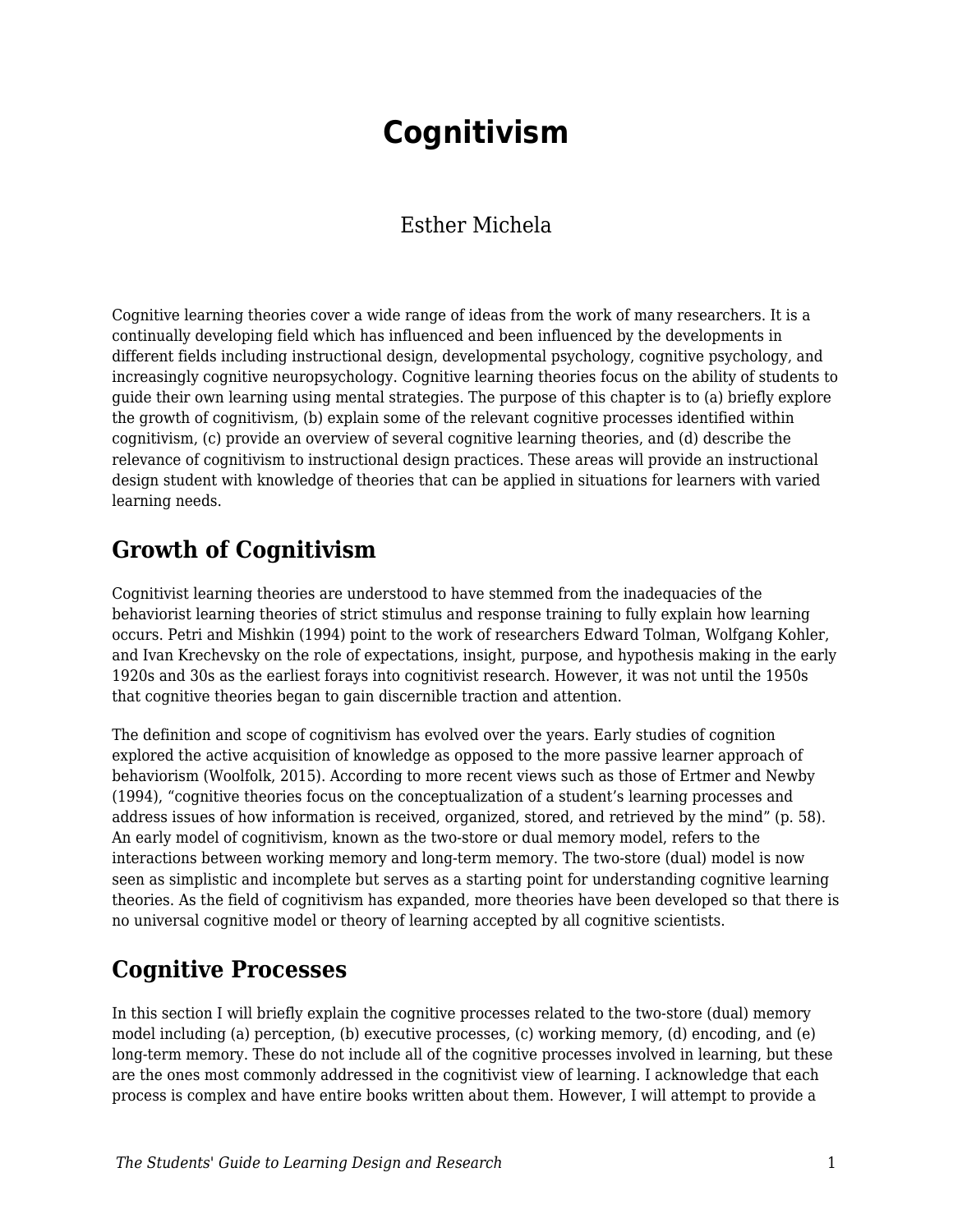working definition and description based on current knowledge that is most relevant to cognitivist learning theories.

### **Perception**

The process of receiving information begins with some sort of sensory input: the sound of a bell, the smell of a rose, the touch of a feather, the taste of honey, or the sight of a friend. Each of the five sensory systems in our bodies has its own complex pathway for registering and assigning meaning to, or perceiving, that input. It is generally based on context and patterns of what is already known. The body receives large amounts of sensory data constantly since we touch, see, hear, taste, and smell all the time, even though we are not conscious to all of it at once. Sensory information stays only a very short time in the sensory register, though time estimates vary between less than a second to up to three seconds. Then the information is transferred to short-term or working memory (Schunk, 2012 p. 165; Woolfolk, 2015, p. 294).

#### **Executive processes**

Executive, or control, processes "regulate the flow of information throughout the information processing system" (Schunk, 2012, p. 166). These include the conscious processes and effort a person exerts in managing new information as it is presented including directing attention, planning next steps, and retrieving information from long-term memory for current use (Woolfolk, 2015, p. 298). It is often linked to working memory but has influence in all parts of the two-store model. Executive processes are also used to monitor understanding, select learning strategies, and regulate motivation. I will focus mainly on attention here, as it fits chronologically in the two-store model, but will keep in mind that cognitivists believe that learners play a conscious, active role in the learning process, so the executive control functions affect each stage of the process.

Attention is selective, which allows us, with effort, to ignore or acknowledge pertinent sensory input. We would be overwhelmed if we tried to pay attention to every bit of competing sensory information at once. For example, in a classroom, one could see the notes on the board, the teacher's new hairstyle, and the current heart-throb sitting 2 seats over, all while feeling an itchy shirt tag, and smelling the students returning from gym. Cutting through all of the sensory input, one needs to decide where to focus attention. There are individual differences in one's ability to initiate and maintain attention, based on age, motivation, self-control, learning disabilities, and familiarity with the subject matter. The more familiar someone is with a skill or context, the less conscious attention they need to exert in processing and the more capacity they have to take in new information (Schunk, 2012).

### **Short-term or working memory**

While short-term and working memory are not considered synonymous by all researchers, they are often used interchangeably. Schunk (2012) says that short-term memory is "a working memory and corresponds roughly to awareness, or what one is conscious of at a given moment" (p.179). Woolfolk (2015) distinguishes the two in that working memory "includes both temporary storage and active processing," while short-term memory is usually referred to only as temporary storage of information (p. 297). It is generally agreed upon that short-term and working memory are limited in both capacity and duration, and information will be lost if it is not constantly rehearsed or transferred to long-term memory. Chunking, or segmenting, information into smaller pieces or groups may help reduce the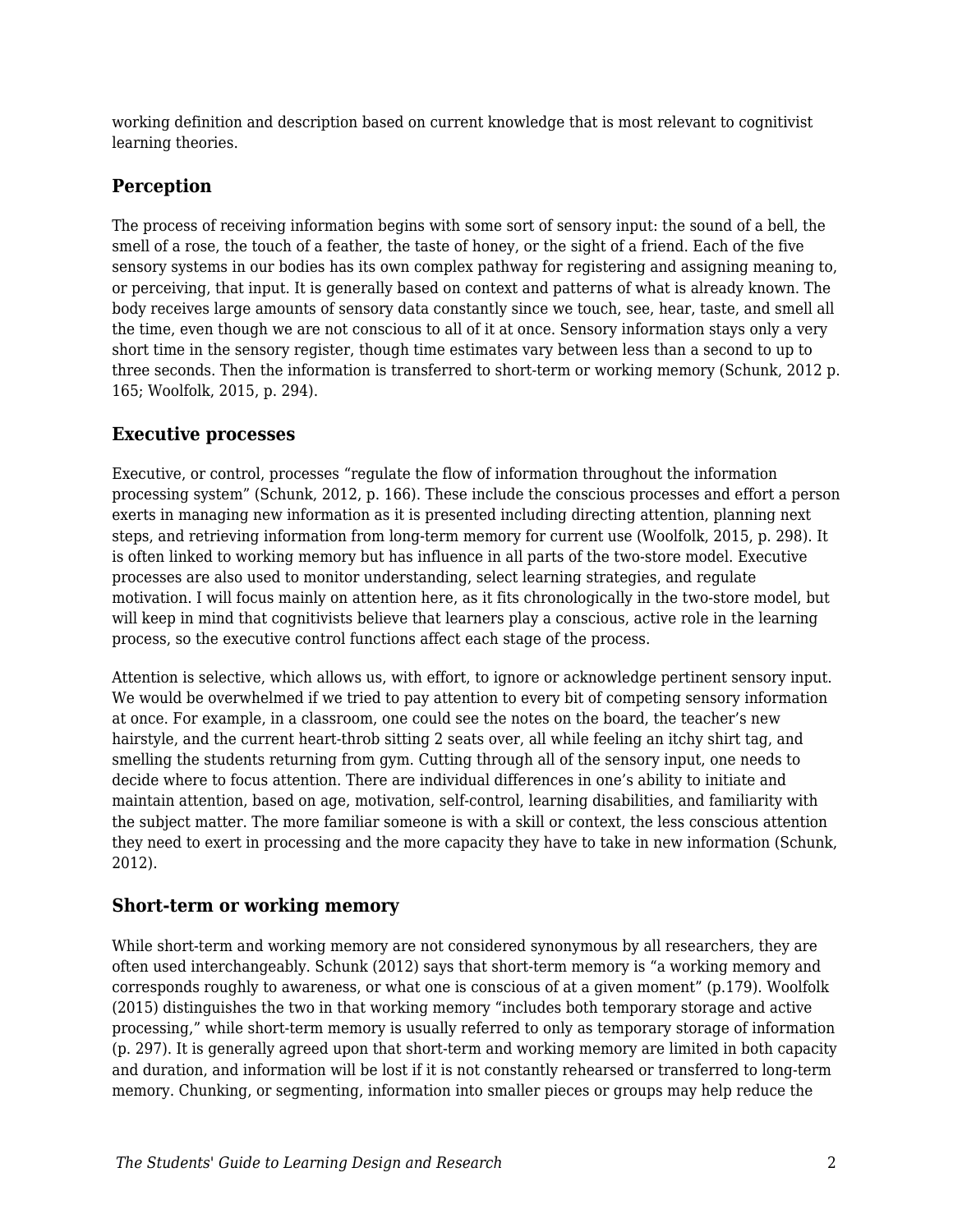load on working memory. For example, instead of one long string of numbers, telephone numbers are segmented into three sections.

Based on current understanding, there are four elements in working memory that process different types of sensory input: the central executive, which controls attention and mental resources; the phonological loop, which processes verbal and auditory information; the visuospatial sketchpad, which works on visual and spatial information; and the episodic buffer, which integrates information from the previous processors with information from long-term memory to make sense of it all (Woolfolk, 2015, p. 298). The processors can be used strategically, for instance to memorize a phone number given verbally. I would exert my executive control by constantly repeating the number out loud, using the phonological loop to rehearse until I could write it down, creating a visual image. I could then continue to rehearse the number out loud while visualizing the number in my head, drawing on the visuospatial sketchpad. I could use my prior knowledge of ZIP codes or number patterns to make connections with more familiar numbers until the number was memorized. These four elements of working memory are important for an instructional designer to understand as they consider strategies to assist learners. This leads us to a further discussion of encoding.

### **Encoding**

Encoding is the process of integrating new information processed in the working memory with what is already known to facilitate storage in the long-term memory. Encoding is influenced by organization, elaboration, and schema (Schunk, 2012, p. 187). For cognitivist researchers, encoding is where the magic happens. This is where all of the cognitive processes and executive control functions work together to "learn" new information and store it for future use.

Gestalt theory developed in the early 1900s refers to our "tendency to organize sensory information into patterns or relationships" (Woolfolk, 2015, p. 294). While the Gestalt theory is now essentially disproved, it provided early insight into human perception, showed that organized material is easier to recall, and revealed that humans will often impose order and meaning when there is none apparent (Schunk, 2012). Organizational strategies include creating hierarchies, mnemonic techniques, and mental imagery. Organization of material enhances memory, because it connects new information to what is already known, and when one piece of information is activated, or cued, it will activate connected information as well.

"Elaboration is the process of expanding upon new information by adding to it or linking it to what one knows" (Schunk, 2012, p. 188). Mnemonic devices can assist with elaboration by giving meaning to something easily remembered, such as using the first letter of the order of operations in math: Please Excuse My Dear Aunt Sally (Parentheses, Exponents, Multiplication, Division, Addition, Subtraction). I used elaboration in memorizing the license plate number on my old car, 6AT1830. There are six children in my family, so I linked that information to the six. AT formed the word "at," and 1830 could be the military time for 6:30. I asked myself the question, "How many for dinner?" The answer is 6 at 6:30 (or 1830). It may seem a convoluted process to memorize, but it has stuck, so much so that after I bought a new car and switched license plates, I still try to give the old plate number. The process of elaborating new information with meaningful knowledge increases the likelihood that it will be remembered.

Schemas or schemata are personalized organizational structures. They encompass our general knowledge of specific situations that are used to plan our actions and interactions. They often prescribe a routine of actions based on our past experience (Schunk, 2012, p. 189). For example, a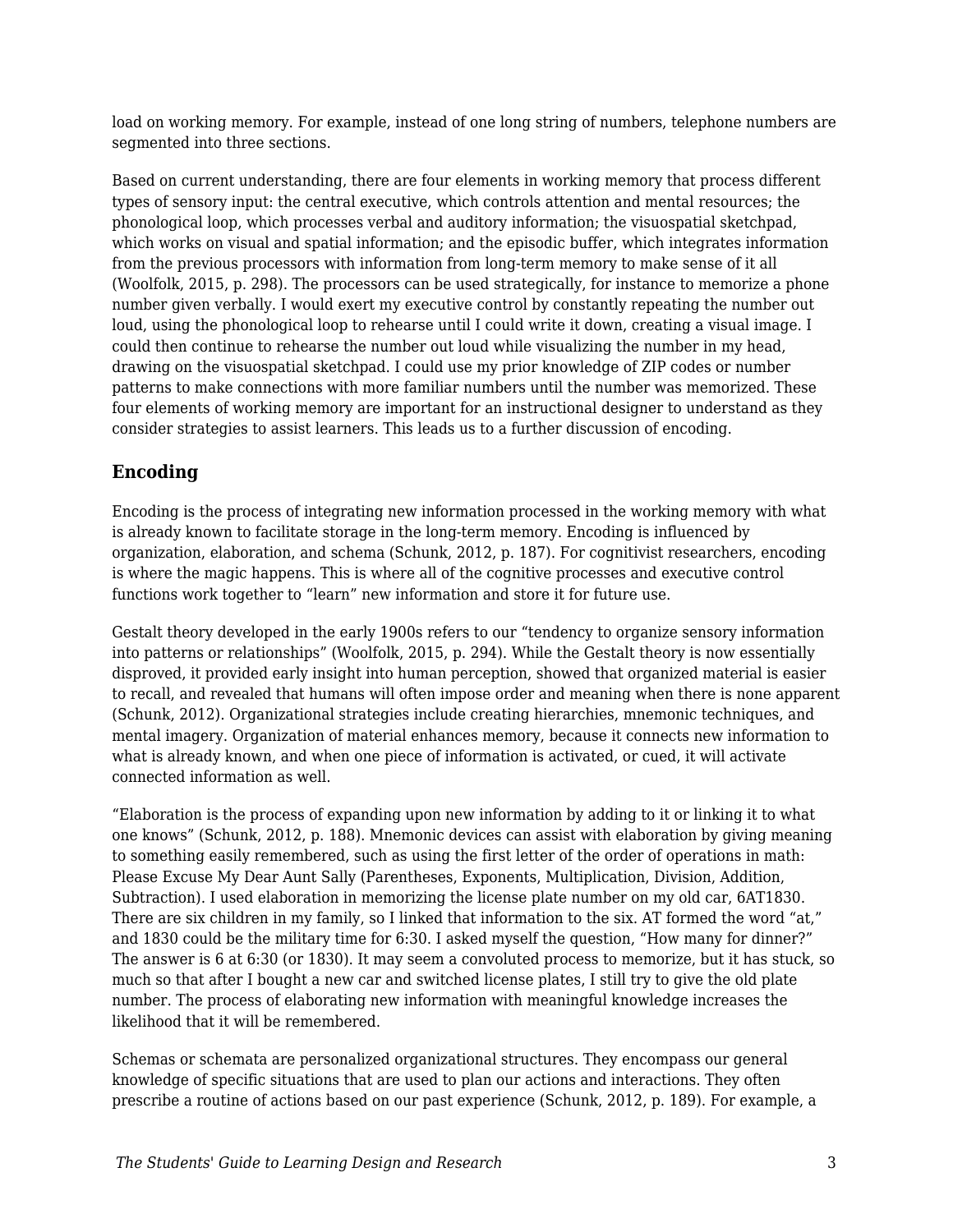schema could be the process of ordering fast food. For one person, the schema may include using the drive through, carefully considering different options on the menu, ordering their meal, pulling forward, paying, and then eating on the road. The schema for another customer might include going inside the restaurant, ordering the same items as always, chatting with the employees, and sitting down to eat. Any schema about ordering fast food allows a person to go into the situation with some prior knowledge and expectations of the process.

Schemas can also assist in processing new information using a pre-existing or familiar structure. For example, a schema for a Hollywood romantic comedy would contain consistent elements. When watching the newly released summer blockbuster, a moviegoer would likely recognize familiar types of characters, themes, and plot points: the heroine, the love interest, the misunderstanding or obstacle to the relationship, and the eventual happy ending. Schemas can help learners encode by integrating new information with familiar knowledge and structure.

#### **Long-term memory**

Petri and Mishkin (1994) define memory as "the ability to store sensory information for later retrieval as images, thoughts and idea" (p. 33). What is referred to as memory in common speech generally means long-term memory where images, thoughts, and ideas are stored for greater lengths of time. While short-term memory is limited in duration and capacity, long-term memory is, theoretically, unlimited in both. Information is generally stored in long-term memory as verbal representations, though as ideas rather than in specific sentences. For example, when trying to recall something my friend said yesterday, I am likely to remember the idea and recreate it in my own words instead of repeating my friend's words verbatim. Information can also be stored as visual images. Stored information is accessed through cues, such as a question or request for information.

It is important for instructional designers to know that information is more easily accessed in longterm memory when it has been associated with meaningful connections, organized, and elaborated sufficiently (Schunk, 2012, p. 194). Frequent retrieval of information through review strengthens a learner's ability to access that information in the future. The more automatically the information can be accessed, the more easily it can be retrieved and the more useful it can be in learning future related concepts.

# **Cognitive Theories of Learning**

There are multiple theories of both learning and the cognitive processes themselves. The theories of learning presented here are some of the most well known and applicable in the field of instructional design.

### **Information Processing Theories**

Information processing theories are varied but generally deal with how people attend to environmental events, encode information to be learned and relate it to knowledge in memory, store new knowledge in memory, and retrieve it as needed (Shuell, 1986). The computer information processing system of receiving information (input), storing information (encoding), and retrieving that information as directed (output) was an early analogy for how a human mind processes information, as was discussed earlier as the two-store model. This analogy has gained complexity over time, but information processing theorists generally assume that information processing in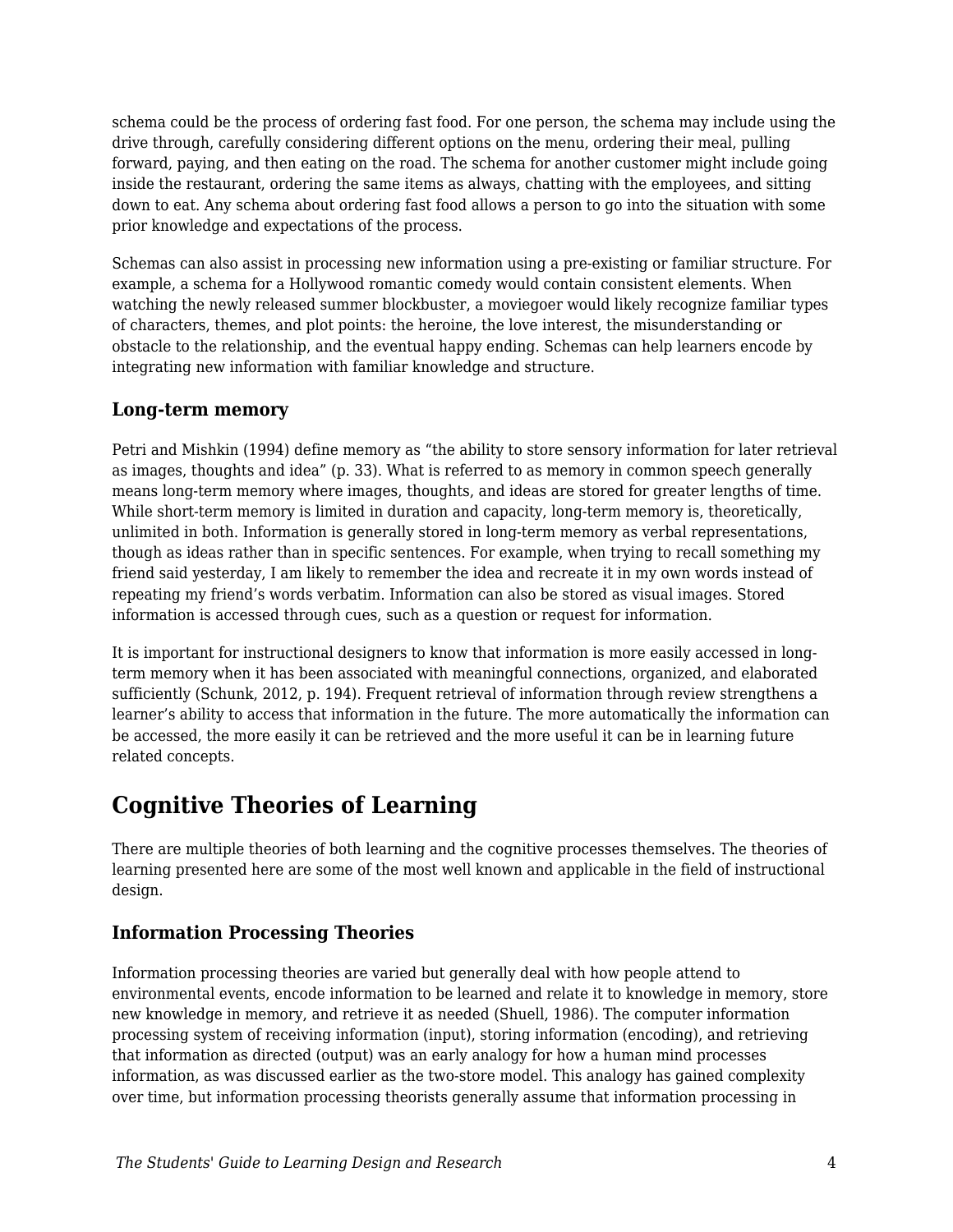human minds occurs in stages between receiving a stimulus (input) and producing a response (output), though theorists differ in how closely they adhere to the computer model. The form or mental representation of the information differs depending on the stage of processing. Another assumption is "that information processing is involved in all cognitive activities: perceiving, rehearsing, thinking, problem solving, remembering, forgetting, and imaging" (Schunk, 2012, p.165). Information processing theory can be useful to instructional designers in learning situations requiring the recall of specific information. Instructional designers could focus on encouraging strategies to maximize encoding and retrieval.

### **Cognitive Load Theory**

Cognitive load theory proposes that a finite amount of information can be processed in the mind at one time, based on the limits of perception, attention, and working memory (Schunk, 2012, pp. 223-224). Drinking from a firehose is an apt analogy in that the demands of an activity can exceed the capacity of a person to absorb what is being given. Sweller (2011) suggests that long-term memory is of primary importance to the nature of learning because "we use it to determine the bulk of our activity." Experts are those who have stored large amounts of information about a certain topic in long-term memory and can draw upon it to solve problems. The problem, therefore, is to efficiently transfer information through the biological constraints of our short-term or working memory into long-term memory.

All new information exerts some load on our working memory. Cognitive load theorists recognize two main types of load: intrinsic and extrinsic. An intrinsic cognitive load is related to the complexity of the information itself compared to the expertise of the learner and can only be changed when the learners have the necessary cognitive processing strategies (Sweller, 2011). Extrinsic load refers to the way in which "material is presented or the activities required of the learner" (Schunk, 2012, p. 224).

Scaffolding and the use of schema can help reduce cognitive load in instruction as it allows learners to reduce the demands on their cognitive resources, especially working memory. This can be accomplished by providing clear instruction, reducing redundant information, presenting information both visually and aurally, allowing students to learn elements separately (e.g. individual chemical symbols), demonstrating problem solving, and removing more elementary information from explanations to students with higher levels of expertise (Sweller, 2011).

### **Self-Regulated Learning**

Self-regulation as defined by Zimmerman (2001) "refers to the self-directive process through which learners transform their mental abilities into task-related academic skills" (p. 1). Like other cognitivist theories, this assumes that students are actively involved in the learning process, showing initiative, perseverance, and adaptive skills in pursuing the learning, be it on their own or through social interaction (Zimmerman, 2001). Research into self-regulated learning (SRL) began in the mid-1980s and has grown to encompass its own set of varying theoretical perspectives including operant, phenomenological, information processing, social cognitive, volitional, Vygotskian, and cognitive constructivist approaches, which can be studied in detail in Zimmerman and Schunk (2001), and which share a few common features.

SRL theories assume that (a) students can personally improve their ability to learn through selective use of metacognitive and motivational strategies; (b) can proactively select, structure, and even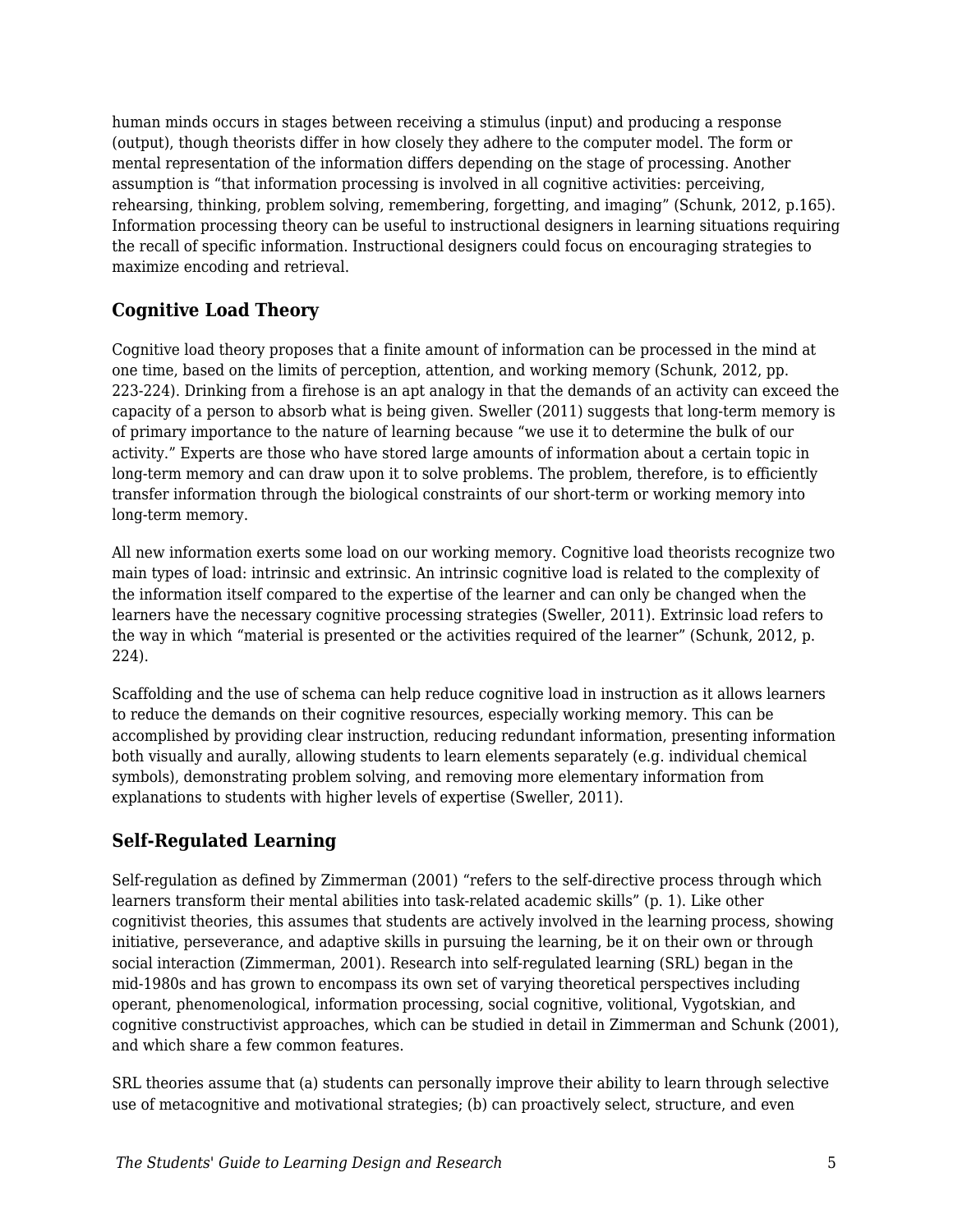create advantageous learning environments; and (c) can play a significant role in choosing the form and amount of instruction they need. (Zimmerman, 2001, p.5)

Of primary importance is the opportunity for a learner to choose what they want to learn, why they want to learn it, with whom and where the learning will take place, and how much they need to learn (Zimmerman, B. & Schunk, D., 2001, p. 301). Instructional designers can take the principles of selfregulated learning into consideration by providing opportunities for learners to control some aspects of their learning environment.

# **Relevance to Instructional Design**

Much of the research done in cognitive science has been done in laboratory settings without direct application to educational settings. There is a need for instructional design to bridge the gap between learning research and educational practices according to Ertmer and Newby (1993, p. 50). Different theories may be appropriate for use in different learning environments and for different learners. For example, behaviorist principles of stimulus and response can be useful during the learning of facts, such as the multiplication tables. However, cognitive theories are generally useful for more complex learning tasks.

According to cognitivist learning theories, a primary goal is to transfer knowledge to the learner in the most efficient way by allowing the learner to use the most effective cognitive strategies to encode information. Therefore, an instructional designer must consider both the learning task requirements and the current capabilities of the learner. By conducting a cognitive task analysis, the designer can determine the learner's current level of learning skills and the most efficient presentation of information. Since cognitivist theories support the active involvement of the learner, goal setting, planning, and self-monitoring are strategies that should be encouraged. When processing new information, it can be helpful for designers to provide opportunities for learners to organize the material in ways that connect to prior knowledge or personal experiences (Ertmer & Newby, 1986, pp. 60-61).

A general principle of instructional design associated with cognitivism is that information will be more efficiently processed if it is provided in manageable pieces. Therefore, presenting information in a way that reduces the load on working memory will facilitate encoding in long-term memory. Use of feedback is also important. Unlike with behaviorism where the purpose of feedback is to strengthen cue and response, in cognitivism feedback is used to provide the learner with information about the effectiveness of their strategies. Therefore, instructional designers should plan ways for learners to receive prompt feedback on their efforts so that the learners may more effectively plan ahead for future learning situations.

# **Conclusion**

The cognitivist approach to learning assumes that the learner uses cognitive processes as an active participant in the learning process. The variety in the learning objectives and student capacities in any given situation require an instructional designer to have a breadth and depth of knowledge of instructional theories in order to meet the needs of each situation. There is no one theory to rule them all. (Apologies to J.R.R. Tolkien.) However, the principles of cognitivism provide useful paradigms for instructional designers as they create effective learning environments to meet the needs of a wide range of learners.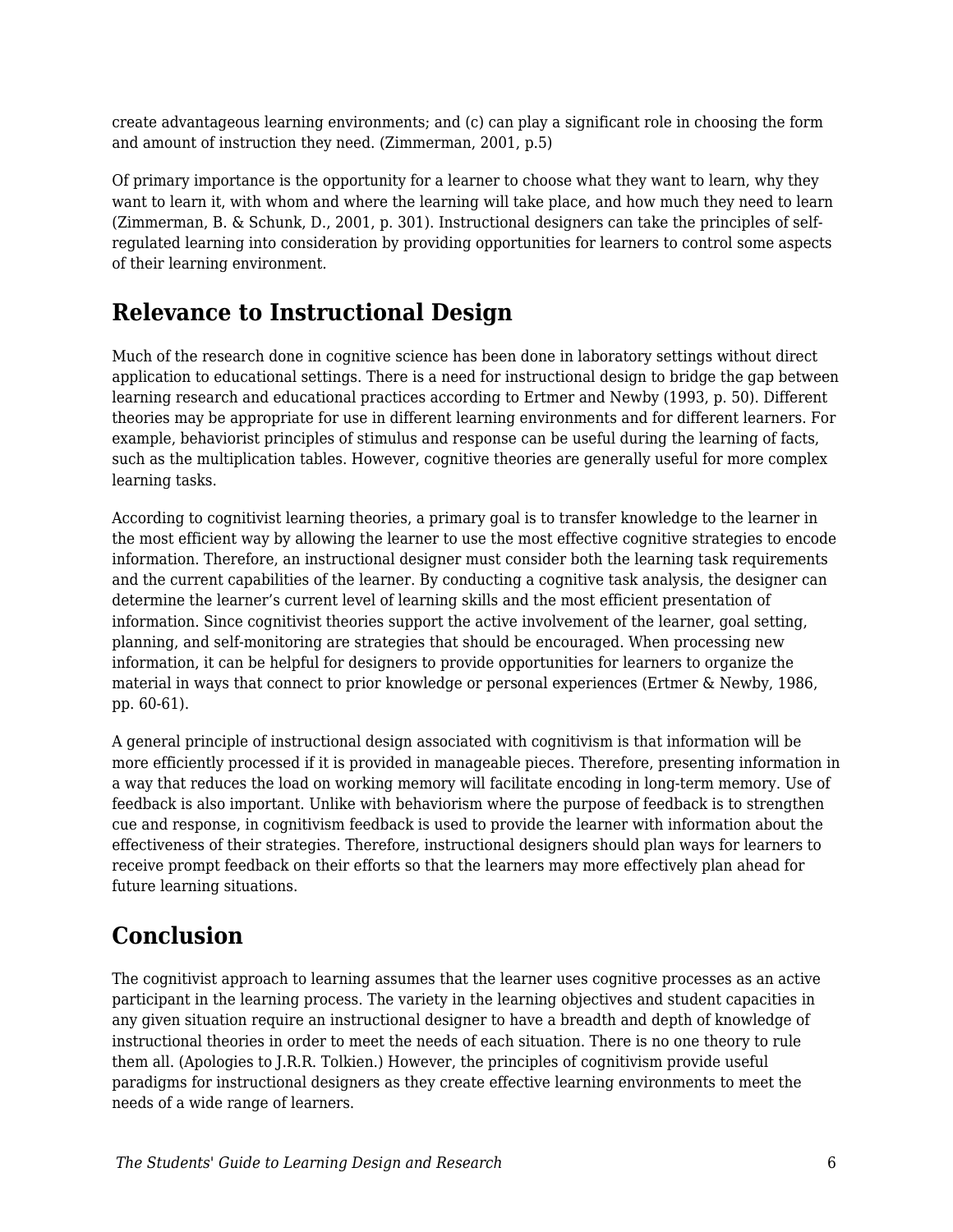### **References**

- Ertmer, P. A., & Newby, T. J. (1993). Behaviorism, cognitivism, constructivism: Comparing critical features from an instructional design perspective. Performance Improvement Quarterly, 6(4), 50-72.
- Petri, H., & Mishkin, M. (1994). Behaviorism, cognitivism and the neuropsychology of memory. American Scientist, 82(1), 30-37.
- Schuell, T. J. (1986). Cognitive conceptions of learning. Review of Educational Research, 56, 411-436.
- Schunk, D. H. (2012). Learning Theories An Educational Perspective (6th ed.). Boston, MA: Pearson.
- Sweller, J. (2011). Cognitive load theory. Psychology of Learning and Motivation, 55. Elsevier. [doi:10.1016/B978-0-12-387691-1.00002-8](https://doi.org/10.1016/B978-0-12-387691-1.00002-8)
- Woolfolk, A. (2015). Educational psychology (13th ed.). Boston, MA: Pearson.
- Zimmerman, B. (2001). Theories of self-regulated learning and academic achievement: an overview and analysis. In B. Zimmerman, & D. Schunk (Eds.), Self-regulated learning and academic achievement: Theoretical perspectives (2nd ed., pp. 1-38). Mahwah, NJ: Lawrence Earlbom Associates.
- Zimmerman, B., & Schunk D. (2001). Reflections on theories of self-regulated learning and academic achievement. In B. Zimmerman, & D. Schunk (Eds.), Self-regulated learning and academic achievement: Theoretical perspectives (2nd ed., pp. 1-38). Mahwah, NJ: Lawrence Earlbom Associates.